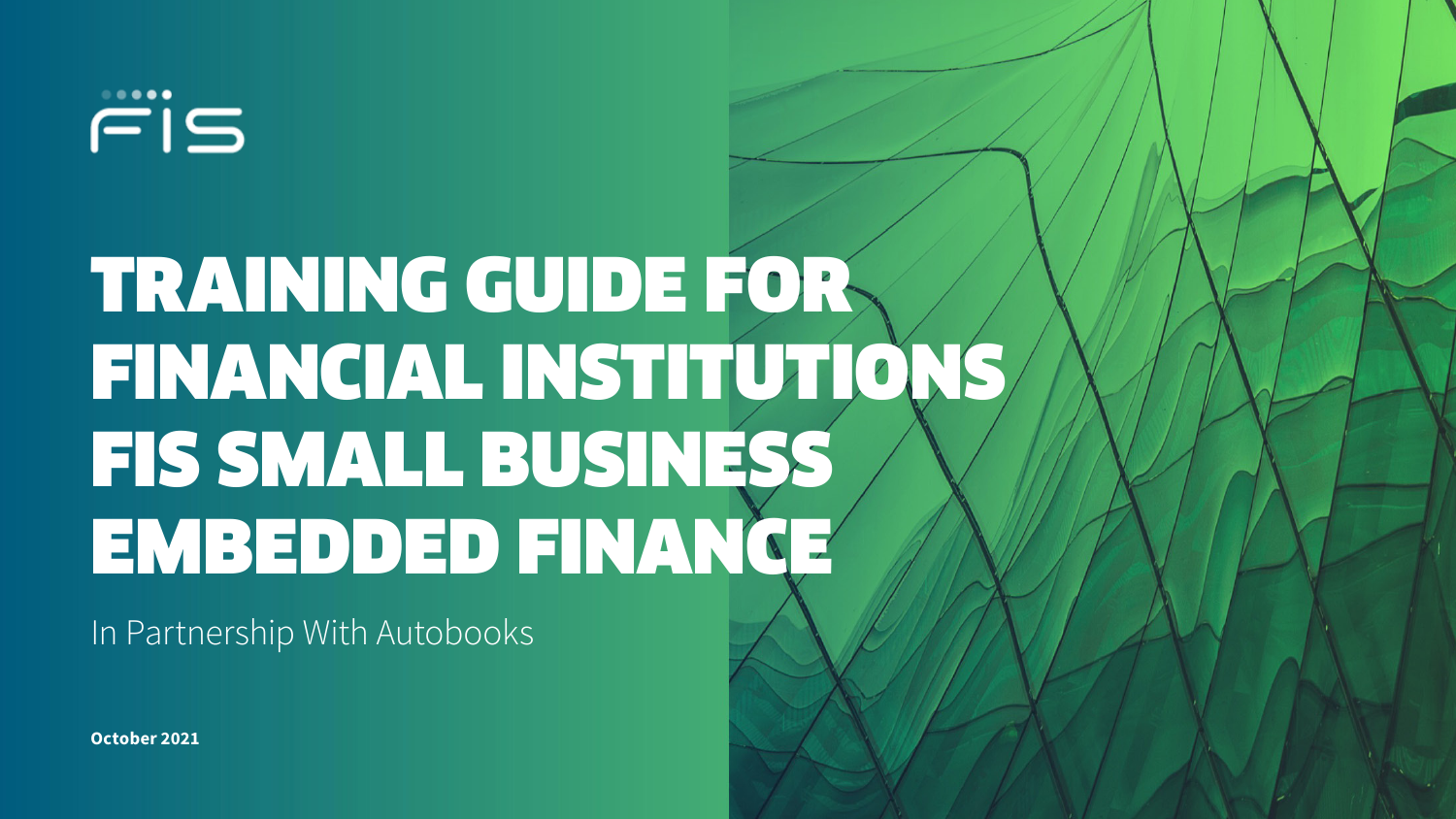## GREAT NEWS!

Your digital banking channels now include two new features that are highly coveted by small businesses (SMBs) and non-profits. Two features that will help them accept online or in-app payments directly from their customers — without having to use a third-party app.

## Business owners can now enroll online in minutes and:

**Send an Invoice: easily create** and send electronic invoices that can be paid online.

**Accept a Payment:** directly accept online or in-app payments. It's important that your financial institution is prepared to help make businesses and non-profits aware of these new capabilities for two reasons:

#### **1. Payment acceptance is moving from in-person to online.**

*The good news* — Your financial institution is now able to help businesses make that transition to accepting online payments.

*Even better news* — It can all be done in minutes directly from your financial institution's online banking channels.

#### **2. Increasingly, businesses are turning to non-bank providers to accept payments.**

Up until these features were made available, the only option to accept online or in-app payments for most SMBs and non-profits was to use a non-bank solution.

Non-bank solution providers like Square, PayPal, Quickbooks and others have been growing at a rapid rate. Each time a business starts accepting payments through a non-bank solution, they are then offered products and services that directly compete against their financial institution.

This guide offers pre-built training resources designed to help your institution support the ever-evolving needs of your small business and non-profit customers.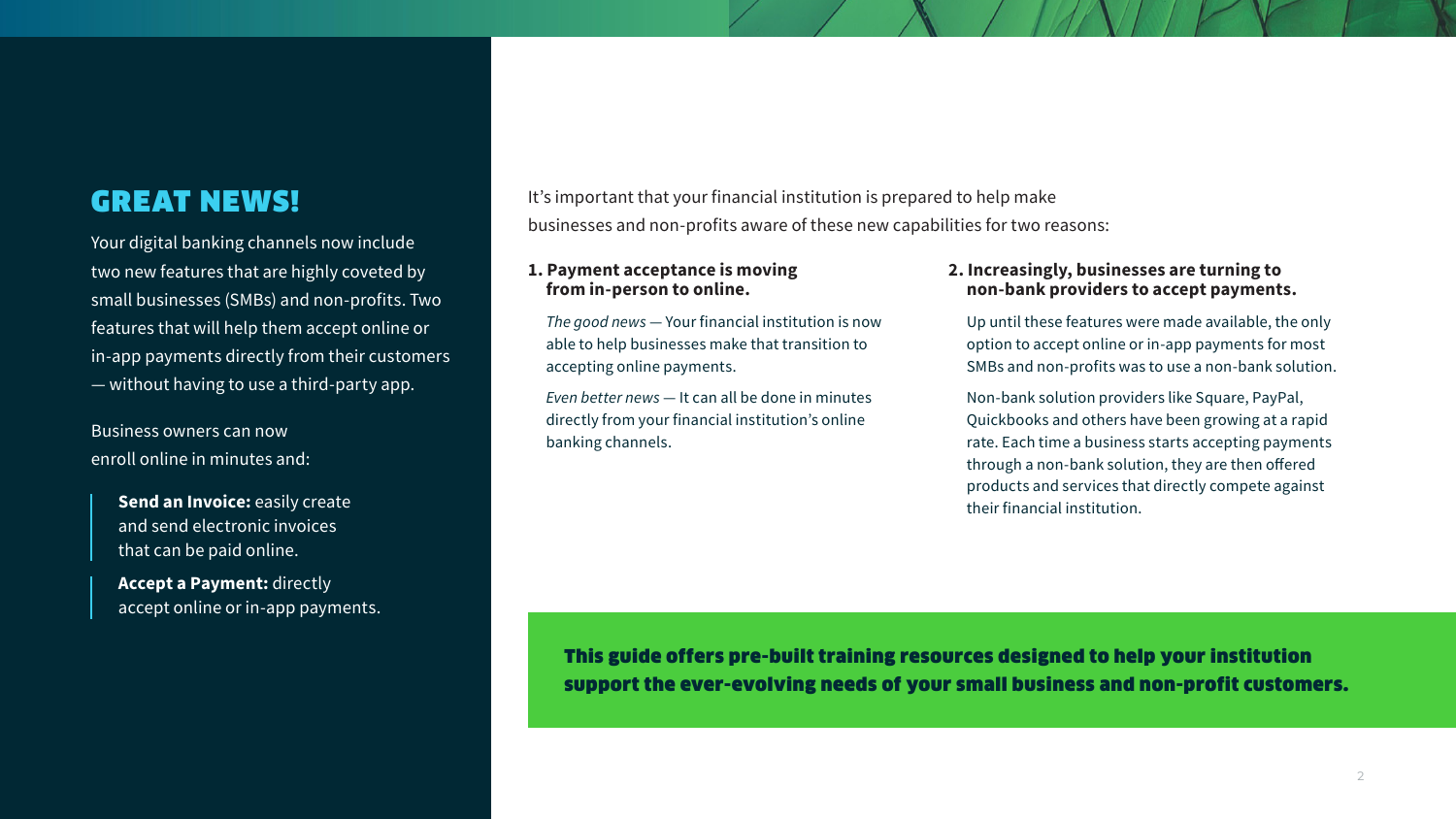## Watch these short videos to learn the perspectives of two real business owners.

Each of them made the transition from accepting in-person payments to online payments directly through their financial institution.

### *Click the video thumbnails to watch*



**[Invoicing with Lauren](https://content.autobooks.co/hubfs/FIS%20GTM%20Guide%20Assets/Invoice%20with%20Autobooks%20-%20Cartoon.mp4)** (video) 咨



**[Accept a Payment with Sophia](https://content.autobooks.co/hubfs/FIS%20GTM%20Guide%20Assets/Payment%20Form%20with%20Autobooks%20-%20Cartoon.mp4)** (video)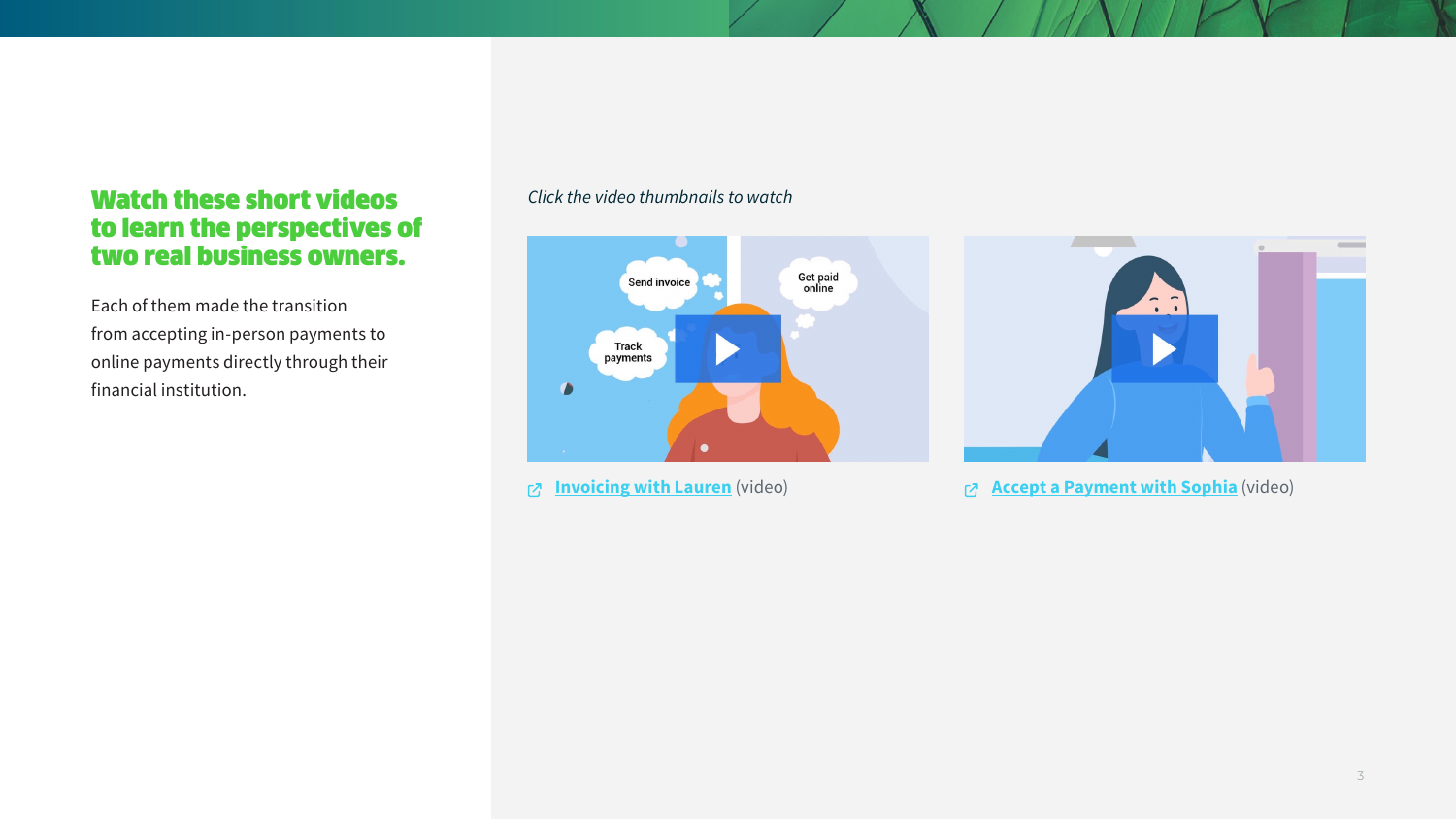## FOUR STEP TRAINING PLAN

To get started, review our recommended Training Plan. This plan will help you assign our pre-built resources to your organizational needs.

**FI[S Recievables Recommended](https://content.autobooks.co/hubfs/FIS%20Training%20Guide%20Assets/FIS%20-%20Recievables%20Recommended%20Training%20Plan.pdf)  [Training Plan](https://content.autobooks.co/hubfs/FIS%20Training%20Guide%20Assets/FIS%20-%20Recievables%20Recommended%20Training%20Plan.pdf)** (PDF)

## Step 1 | Training Webinars

#### Attend a live Introduction Webinar

hosted by Autobooks, or watch a recorded version on-demand. Attend these free sessions to learn more about the Send an Invoice and Accept a Payment features now offered by your financial institution.

#### Attend a live Advanced Webinar

hosted by Autobooks, or watch a recorded version on-demand. Attend these free sessions to learn how to target the right SMB or non-profit client, the benefits they receive by utilizing these new capabilities and how ensure your financial institution drives product enrollment.

**Each of the above webinars can be attended by your entire staff, or the content can be used to design your own training curriculum.**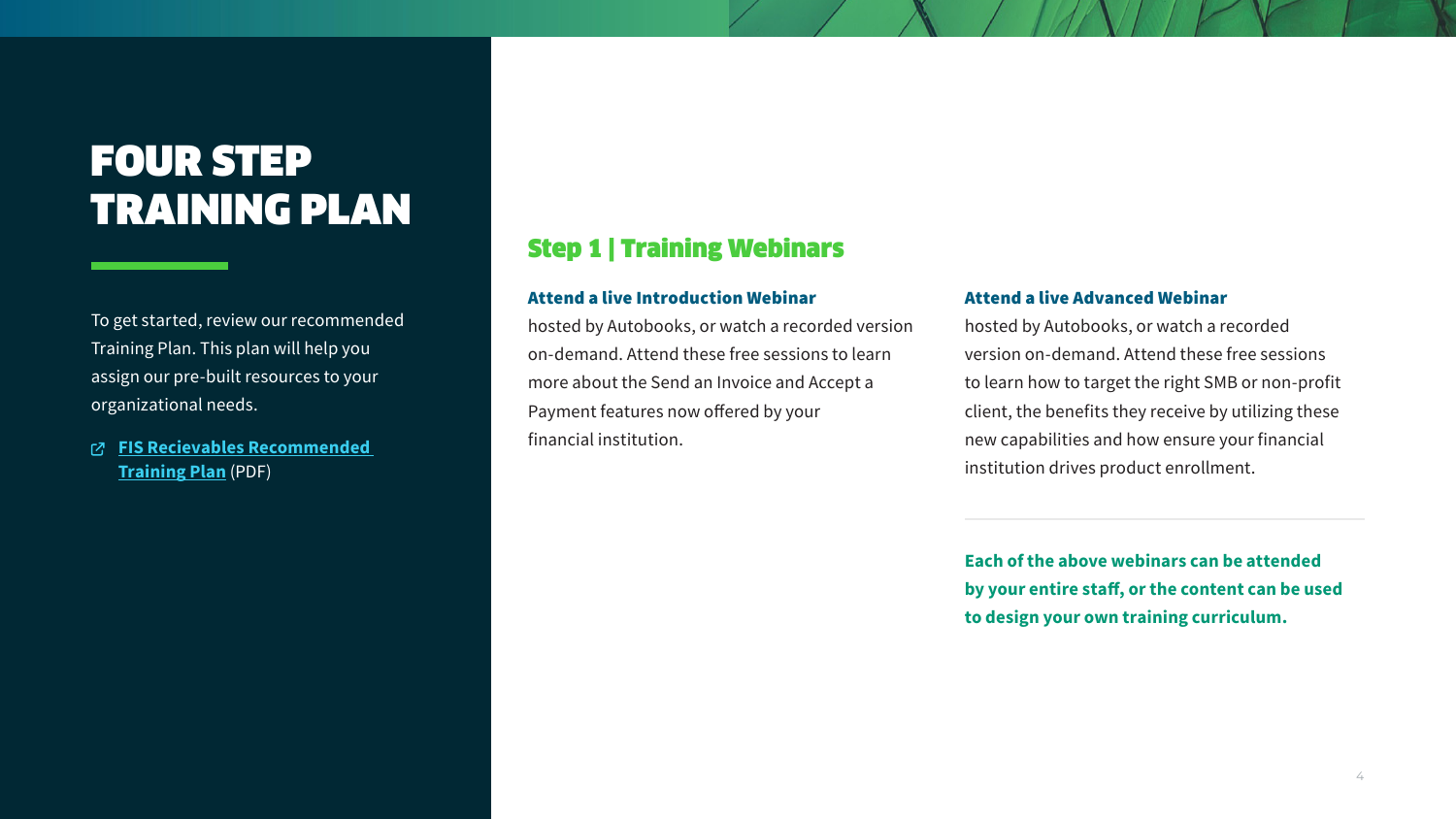

## Step 2 | Download our Reference Materials

Download our pre-built reference materials to build your internal team training and product documentation. Each of these documents can be stored on your company server for quick reference by your team members.

- **[The Enrollment Process for Small](https://content.autobooks.co/hubfs/FIS%20Training%20Guide%20Assets/FIS%20-%20Features%20Enrollment%20Guide.pdf)  [Business Embedded Finance](https://content.autobooks.co/hubfs/FIS%20Training%20Guide%20Assets/FIS%20-%20Features%20Enrollment%20Guide.pdf)** [\(PDF\)](https://content.autobooks.co/hubfs/FIS%20Training%20Guide%20Assets/Small%20Business%20Embedded%20Finance-%20The%20Enrollment%20Process%20.pdf)
- **[How to Enroll in Small Business Embedded](https://content.autobooks.co/hubfs/FIS%20Training%20Guide%20Assets/Small%20Business%20Embedded%20Finance-%20The%20Enrollment%20Process%20.pdf)  [Finance – For SMB Customers](https://content.autobooks.co/hubfs/FIS%20Training%20Guide%20Assets/Small%20Business%20Embedded%20Finance-%20The%20Enrollment%20Process%20.pdf)** (PDF)
- *E* [Send an Invoice Overview](https://content.autobooks.co/hubfs/FIS%20Training%20Guide%20Assets/FIS%20-%20Send%20an%20Invoice%20Product%20Page.pdf) (PDF)
- **[Accept a Payment Overview](https://content.autobooks.co/hubfs/FIS%20Training%20Guide%20Assets/FIS%20-%20Accept%20a%20Payment%20Product%20Page.pdf)** (PDF)
- **[Autobooks Upgrade —](https://content.autobooks.co/hubfs/FIS%20Training%20Guide%20Assets/FIS%20-%20Accounting%20and%20Reporting%20Product%20Page.pdf) [Accounting and Reporting Overview](https://content.autobooks.co/hubfs/FIS%20Training%20Guide%20Assets/FIS%20-%20Accounting%20and%20Reporting%20Product%20Page.pdf)** (PDF)
- **[Autobooks Customer Care](https://content.autobooks.co/hubfs/FIS%20Training%20Guide%20Assets/FIS%20-%20Autobooks%20Customer%20Care%20Support%20Hours%20and%20SLAs.pdf) [Team Information](https://content.autobooks.co/hubfs/FIS%20Training%20Guide%20Assets/FIS%20-%20Autobooks%20Customer%20Care%20Support%20Hours%20and%20SLAs.pdf)** (PDF)
- **[Common Consumer Questions](https://content.autobooks.co/hubfs/FIS%20Training%20Guide%20Assets/FIS%20-%20Send%20Invoice_Accept%20Payments%20Common%20Consumer%20Questions.pdf)** (PDF)
- **[Explore the New Small Business Embedded](http://learn.autobooks.co/fis-training-page-signup-2022-0)  [Finance Features](http://learn.autobooks.co/fis-training-page-signup-2022-0)** (video)